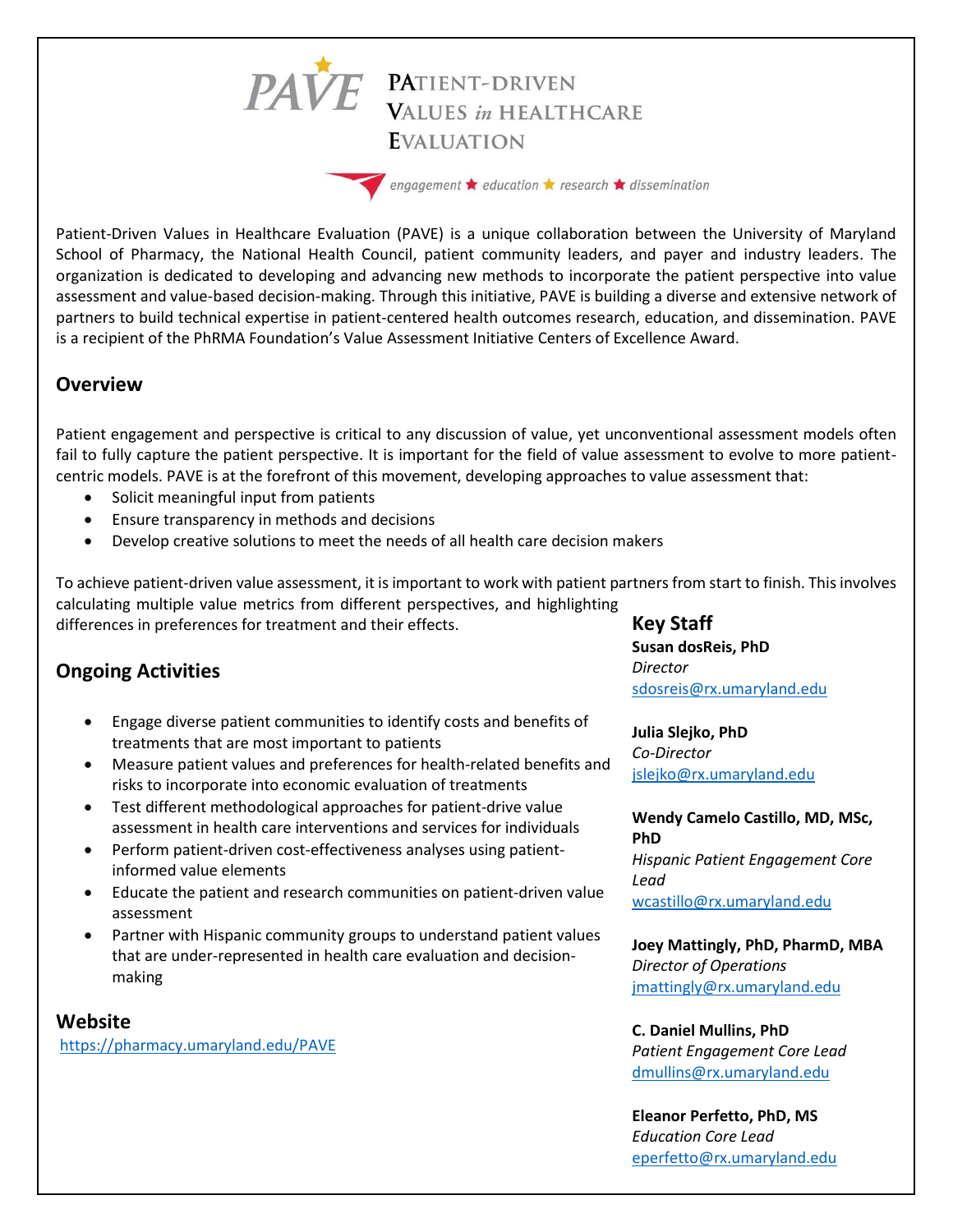### **Videos, Infographics & Webpages**

Video[: PharmacoEconomics Chat: Joseph Mattingly](https://adisjournals.figshare.com/articles/media/PharmacoEconomics_Chat_Joseph_Mattingly/16786345)

Video[: Understanding Patient Values in Treatments for Major Depressive Disorders](https://www.youtube.com/watch?v=_FteoGmgfTA)

Video: PhRMA Foundation Centers of Excellence: [Spotlight on PAVE](http://www.phrmafoundation.org/wp-content/uploads/2020/03/PhRMA-Foundation-1.-PAVE_Feb2020.mp4)

Video: [What You Need To Know About Hepatitis C](https://www.youtube.com/watch?v=pFdgQfCQX-U&feature=youtu.be)

Video[: More Than A Virus: The Impact of Hepatitis C](https://www.youtube.com/watch?v=jbqfo_t2uXI&feature=youtu.be)

Infographic: [Patient-Centered Value Assessment: Hepatitis C \(HCV\) treatment](https://www.pharmacy.umaryland.edu/media/SOP/wwwpharmacyumarylandedu/centers/pave/pdf/pave-hep-c-report-summary.pdf)

Webpage: [NHC Real World Evidence](https://nationalhealthcouncil.org/additional-resources/real-world-evidence-classroom/) Classroom

#### **Peer-Reviewed Original Research**

Selker H, Cohen T, D'Agostino, Sr. R, Dere W, Nassir Ghaemi S, Honig P, Kaitin K, Kaplan H, Kravitz R, Larholt K, McElwee N, Oye K, Palm M, Perfetto EM, Ramanathan C, Schmid C, Seyfert-Margolis V, Trusheim M, Eichler HG[. A Useful and Sustainable Role for N-of-1](https://pubmed.ncbi.nlm.nih.gov/34551122/)  [Trials in the Healthcare Ecosystem.](https://pubmed.ncbi.nlm.nih.gov/34551122/) *Clin Pharmacol Ther*. 2021 Sep 22. DOI: 10.1002/cpt.2425. Epub ahead of print.

Cook N, Livingstone H, Dickson J, Taylor L, Morgan K, Coombes M, Wortley S, Oehrlein E, Vicente-Edo MJ, Waibel F, Liden B. [Development of an international template to support patient submissions in Health Technology Assessments](https://pubmed.ncbi.nlm.nih.gov/33789779/)*. Int J Technol Assess Health Care*. 2021 Apr 1;37(1):e50. DOI: 10.1017/S0266462321000167

Oehrlein EM, Luo X, Savone M, Lobban T, Kang A, Lee B, Gale R, Schoch S, Perfetto E. [Engaging Patients in Real-World Evidence: An](https://pubmed.ncbi.nlm.nih.gov/33355917/)  [Atrial Fibrillation Patient Advisory Board Case Example.](https://pubmed.ncbi.nlm.nih.gov/33355917/) The *Patient*. 2021 Mar;14(2):295-300. DOI: 10.1007/s40271-020-00479-8

Slejko JF, Hong YD, Sullivan JL, Reed RM, dosReis S. [Prioritization and Refinement of Patient-Informed Value Elements as Attributes](https://pubmed.ncbi.nlm.nih.gov/33554310/)  [for Chronic Obstructive Pulmonary Disease Treatment Preferences.](https://pubmed.ncbi.nlm.nih.gov/33554310/) *The Patient*. 2021;14(5):569-579. DOI: 10.1007/s40271-021- 00495-2

dosReis S, Butler B, Caicedo J, Kennedy A, Hong YD, Zhang C, Slejko JF. [Stakeholder-Engaged Derivation of Patient-Informed Value](https://link.springer.com/article/10.1007/s40271-020-00433-8)  [Elements.](https://link.springer.com/article/10.1007/s40271-020-00433-8) *The Patient*. 2020;13(5):611-621. DOI: 10.1007/s40271-020-00433-8

Mattingly II TJ, Love BL. [Changes in Cost-effectiveness for Chronic Hepatitis C Virus Pharmacotherapy: The Case for Continuous Cost](https://www.jmcp.org/doi/full/10.18553/jmcp.2020.26.7.879?mobileUi=0)[effectiveness Analyses.](https://www.jmcp.org/doi/full/10.18553/jmcp.2020.26.7.879?mobileUi=0) *Journal of Managed Care & Specialty Pharmacy*. 2020;26(7):879-886. DOI: 10.18553/jmcp.2020.26.7.879.

Mattingly, T.J., Slejko JF, Onukwugha E, Perfetto EM, Kottilil S, Mullins CD. [Value in Hepatitis C Virus Treatment: A Patient-Centered](https://link.springer.com/epdf/10.1007/s40273-019-00864-8?shared_access_token=sPk6QpcCI11ewcdvezZEYve4RwlQNchNByi7wbcMAY7HHbc6irffhlR5QgjrUUtl-olWarGgSSO4fuhN-9MYk6Ee0HRozhhp9lvmy4Zgm3B2_76fFF1u0OPbPQZyPgw9jZ_U0pOuXLm_p6Vp2HKTZw%3D%3D)  [Cost-Effectiveness Analysis.](https://link.springer.com/epdf/10.1007/s40273-019-00864-8?shared_access_token=sPk6QpcCI11ewcdvezZEYve4RwlQNchNByi7wbcMAY7HHbc6irffhlR5QgjrUUtl-olWarGgSSO4fuhN-9MYk6Ee0HRozhhp9lvmy4Zgm3B2_76fFF1u0OPbPQZyPgw9jZ_U0pOuXLm_p6Vp2HKTZw%3D%3D) *PharmacoEconomics.* 2019;38(2):233-242. DOI: 10.1007/s40273-019-00864-8

Mattingly II TJ, Slejko JF, Perfetto EM, Kottilil S, Mullins CD. What Matters Most for Treatment Decisions in Hepatitis C: Effectiveness, [Costs, and Altruism.](https://link.springer.com/article/10.1007%2Fs40271-019-00378-7) *The Patient*. 2019;12:631-638. DOI: 10.1007/s40271-019-00378-7

#### **Journal Reviews and Commentary**

Mattingly II TJ, McQueen RB, Lin PJ. [Contextual considerations and recommendations for estimating the value of Alzheimer's disease](https://link.springer.com/article/10.1007%2Fs40273-021-01079-6)  [therapies.](https://link.springer.com/article/10.1007%2Fs40273-021-01079-6) *PharmacoEconomics*. 2021;39(10):1101-1107.

Mattingly II TJ, Heil EL[. The Economics of Penicillin Allergy Testing: Still Scratching the Value Surface.](https://academic.oup.com/cid/advance-article-abstract/doi/10.1093/cid/ciaa195/5763112?redirectedFrom=fulltext) *Clinical Infectious Diseases*. 2021;72(6):939-941.

Mattingly II TJ, Slejko JF, Oehrlein EM, Perfetto E. [Nudging Health Economists: A Process for Systematic Identification of Patient-](https://www.ispor.org/publications/journals/value-outcomes-spotlight/vos-archives/issue/view/patients-versus-process-the-data-and-the-drivers-behind-patient-centered-outcomes/nudging-health-economists-a-process-for-systematic-identification-of-patient-centered-outcomes-for-inclusion-in-value-assessment)[Centered Outcomes for Inclusion in Value Assessment.](https://www.ispor.org/publications/journals/value-outcomes-spotlight/vos-archives/issue/view/patients-versus-process-the-data-and-the-drivers-behind-patient-centered-outcomes/nudging-health-economists-a-process-for-systematic-identification-of-patient-centered-outcomes-for-inclusion-in-value-assessment) *ISPOR's Value & Outcomes Spotlight*. Vol. 7. No. S2. September 2021.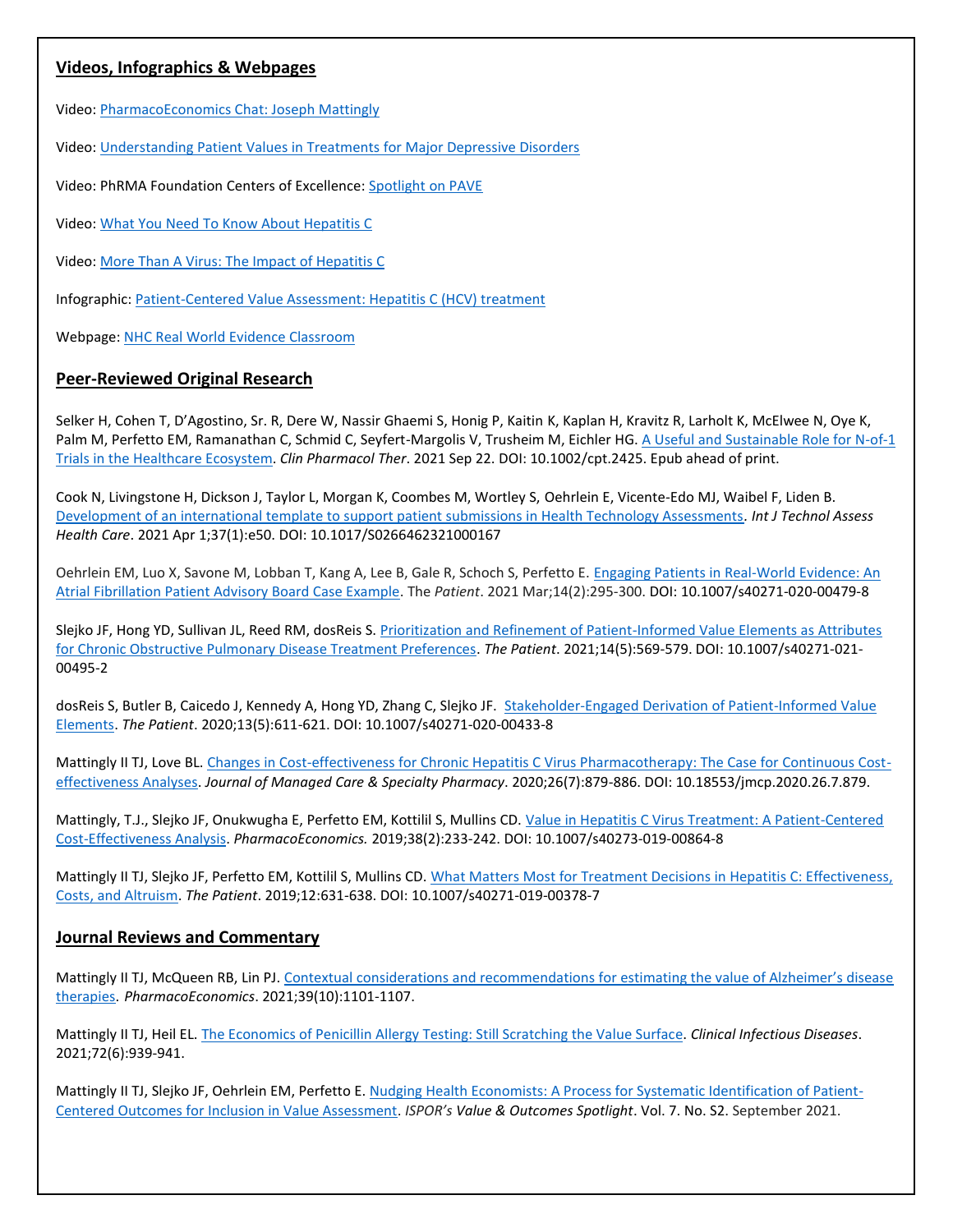Perfetto, E.M., Schoch, S., Oehrlein, E.M[. Tools for Compensating Patients for Their Patient-Engagement Activities.](https://www.ispor.org/publications/journals/value-outcomes-spotlight/vos-archives/issue/view/expanding-the-value-conversation/tools-for-compensating-patients-for-their-patient-engagement-activities?_cldee=c2dyYXlAbmhjb3VuY2lsLm9yZw%3d%3d&recipientid=contact-3d014c98068eea11a2de000c2959e3d7-a86ac7a249474dc192c0cec2cdefa657&esid=0e7f3f39-68d3-eb11-a2f1-000c2959e3d7) *ISPOR's Value & Outcomes Spotlight*. Vol. 7. No. 3. June, 2021.

McQueen RB, Slejko JF. [Toward Modified Impact Inventory Tables to Facilitate Patient-Centered Value Assessment.](https://www.ncbi.nlm.nih.gov/pmc/articles/PMC7987510/) *PharmacoEconomics*. 2021;39(4):379-382. DOI:/10.1007/s40273-021-01017-6.  

Medeiros M, Love TR, Slobogean GP, Sprague S, Perfetto EM, O'Hara NN, Mullins CD. [Patient and stakeholder engagement learnings:](https://doi.org/10.2217/cer-2020-0266)  [PREP-IT as a case study.](https://doi.org/10.2217/cer-2020-0266) *J Comp Eff Res*. 2021;10(6):439-442. DOI: 10.2217/cer-2020-0266.

Linthicum MT, dosReis S, Slejko JF, Mattingly TJ, Bright JL. [The Importance of Collaboration in Pursuit of Patient-Centered Value](https://www.ncbi.nlm.nih.gov/pmc/articles/PMC8205871/)  [Assessment.](https://www.ncbi.nlm.nih.gov/pmc/articles/PMC8205871/) *The Patient*. 2021;14(4):381-384.

Desai B, Mattingly II TJ, van den Broek R, Pham N, Frailer M, Yang J, Perfetto EM. [Peer Review and Transparency in Evidence-Source](https://linkinghub.elsevier.com/retrieve/pii/S1098301520300905)  [Selection in Value and Health Technology Assessment.](https://linkinghub.elsevier.com/retrieve/pii/S1098301520300905) *Value in Health*. 2020;23(6):689-696. DOI: 10.1016/j.jval.2020.01.014.

Mattingly II TJ, Love BL, Khokhar B. Real World Cost-of-Illness Evidence in Hepatitis C Virus: A Systematic Review. *PharmacoEconomics*. 2020;38(9):927-939.

Mattingly II TJ[. The Economics of Drug Allergy.](https://journals.lww.com/co-allergy/Citation/2020/08000/The_economics_of_drug_allergy.12.aspx) *Current Opinion in Allergy & Clinical Immunology*. 2020;20(4):395-400. DOI: 10.1097/ACI.0000000000000651.

Mattingly II TJ, Shere-Wolfe K[. Clinical and Economic Outcomes Avaluated in Lyme Disease: A Systematic Review.](https://link.springer.com/epdf/10.1186/s13071-020-04214-y?sharing_token=Zw18f6Ak7DId-Sxvvi912G_BpE1tBhCbnbw3BuzI2RPEs_5IpiZiptrId8v37fvNJ9_lvtDDjT5tCPpGHmvkaQZoBGFN7RG89NRNzwwbc4lfTxT0hquKSo1b9FScF8Nn6bLF50jXSp0dOxxqSoZW_xtkf9Z5FyhzuTBohyN_8WQ%3D) *Parasites & Vectors*. 2020;13:34. DOI: 0.1186/s13071‑020‑04214‑y.

Harrington RL, Hanna ML, Oehrlein EM, et al. [Defining Patient Engagement in Research: Results of a Systematic Review and Analysis:](https://www.valueinhealthjournal.com/article/S1098-3015(20)30141-8/pdf)  [Report of the ISPOR Patient-Centered Special Interest Group.](https://www.valueinhealthjournal.com/article/S1098-3015(20)30141-8/pdf) *Value Health*. 2020;23(6):677-688. DOI:10.1016/j.jval.2020.01.019.

Mattingly II TJ[. Elimination of Hepatitis C Virus Infection in Canada is Achievable, But is the Rest of the World Ready to Join in This](https://jamanetwork.com/journals/jamanetworkopen/fullarticle/2765569?resultClick=3)  [Effort?](https://jamanetwork.com/journals/jamanetworkopen/fullarticle/2765569?resultClick=3) *JAMA Network Open*. 2020;3(5):e204355. DOI:10.1001/jamanetworkopen.2020.

Slejko, J.F., Mattingly, T.J., Mullins C.D., Perfetto E.M., dosReis, S. [The Future of Patient-Driven Healthcare Evaluation: The Patient-](https://www.valueinhealthjournal.com/article/S1098-3015(19)30117-2/fulltext?_returnURL=https%3A%2F%2Flinkinghub.elsevier.com%2Fretrieve%2Fpii%2FS1098301519301172%3Fshowall%3Dtrue)[Informed Reference Case.](https://www.valueinhealthjournal.com/article/S1098-3015(19)30117-2/fulltext?_returnURL=https%3A%2F%2Flinkinghub.elsevier.com%2Fretrieve%2Fpii%2FS1098301519301172%3Fshowall%3Dtrue) *Value in Health.* 2019 May;22(5):545-548. DOI:: 10.1016/j.jval.2019.02.003.

#### **Op-eds, Editorials, Reports & Blog Posts**

dos Reis S, Amill-Rosario A, Slejko J. [Health Technology Assessment: Evidence Generation Methods for Patient-Driven Values.](https://www.healthaffairs.org/do/10.1377/forefront.20220311.897007/) *[Health](https://www.healthaffairs.org/forefront)  [Affairs Forefront blog](https://www.healthaffairs.org/forefront)*. March 14, 2022.

National Health Council and National Alliance of Healthcare Purchaser Coalitions. [A Dialogue on Value Assessment that Meets the](https://nationalhealthcouncil.org/issue/value/patientemployer)  [Needs of Patients and Employers.](https://nationalhealthcouncil.org/issue/value/patientemployer) Washington, DC, June 2021.

Oehrlein EM, Perfetto EM, Schoch S, et a[l. Patient-Centered Real-World Evidence: Methods Recommendations from an Evidence-](https://nationalhealthcouncil.org/patient-centeredrwe)[Based Consensus Process.](https://nationalhealthcouncil.org/patient-centeredrwe) National Health Council, Washington DC, May 2021.

Perfetto E[. Project Update: Patient-Centered Core Impact Sets \(PC-CIS\).](https://nationalhealthcouncil.org/blog/project-update-patient-centered-core-impact-sets-pc-cis/) National Health Council, Washington, DC, June 10, 2021.

dosReis, S, Linthicum, M, de Fur Malik, E, Slejko, JF, Xie, R. [Identifying Patient-Driven Value Elements in Major Depressive Disorder.](https://www.thevalueinitiative.org/wp-content/uploads/2021/06/2021-06-04.VBP-Major-Depressive-Disorder_FINAL.pdf) Innovation and Value Initiative (IVI) Value Blueprint. May 31, 2021.

dosReis, S. [The Patient Perspective Approach Should Guide Value Assessments of COVID-19 Vaccines.](https://pavecenter.medium.com/the-patient-perspective-approach-should-guide-value-assessments-of-covid-19-vaccines-5497a3c7e3df) *Medium*. May 18, 2021

Mattingly, TJ. [Centering the Patient Perspective in Hepatitis C Treatment Evaluation.](http://www.phrmafoundation.org/2021/05/centering-the-patient-perspective-in-hepatitis-c-treatment-evaluation/) *Voices in Value*. May 14, 2021

Perfetto E, Kennedy A, Bright J. Contributor: [A Vision for Patient-Centered Core Impact Sets](https://www.ajmc.com/view/contributor-a-vision-for-patient-centered-core-impact-sets-a-unifying-approach-to-patient-centricity)—A Unifying Approach to Patient [Centricity.](https://www.ajmc.com/view/contributor-a-vision-for-patient-centered-core-impact-sets-a-unifying-approach-to-patient-centricity) *American Journal of Managed Care*. March 10, 2021.

Camelo Castillo, W. [Racial and Ethnic Disparities in Health Care are Found in the Missing Patient Voice.](https://pavecenter.medium.com/racial-and-ethnic-disparities-in-health-care-are-found-in-the-missing-patient-voice-84b030cd19ef) *Medium*. November 10, 2020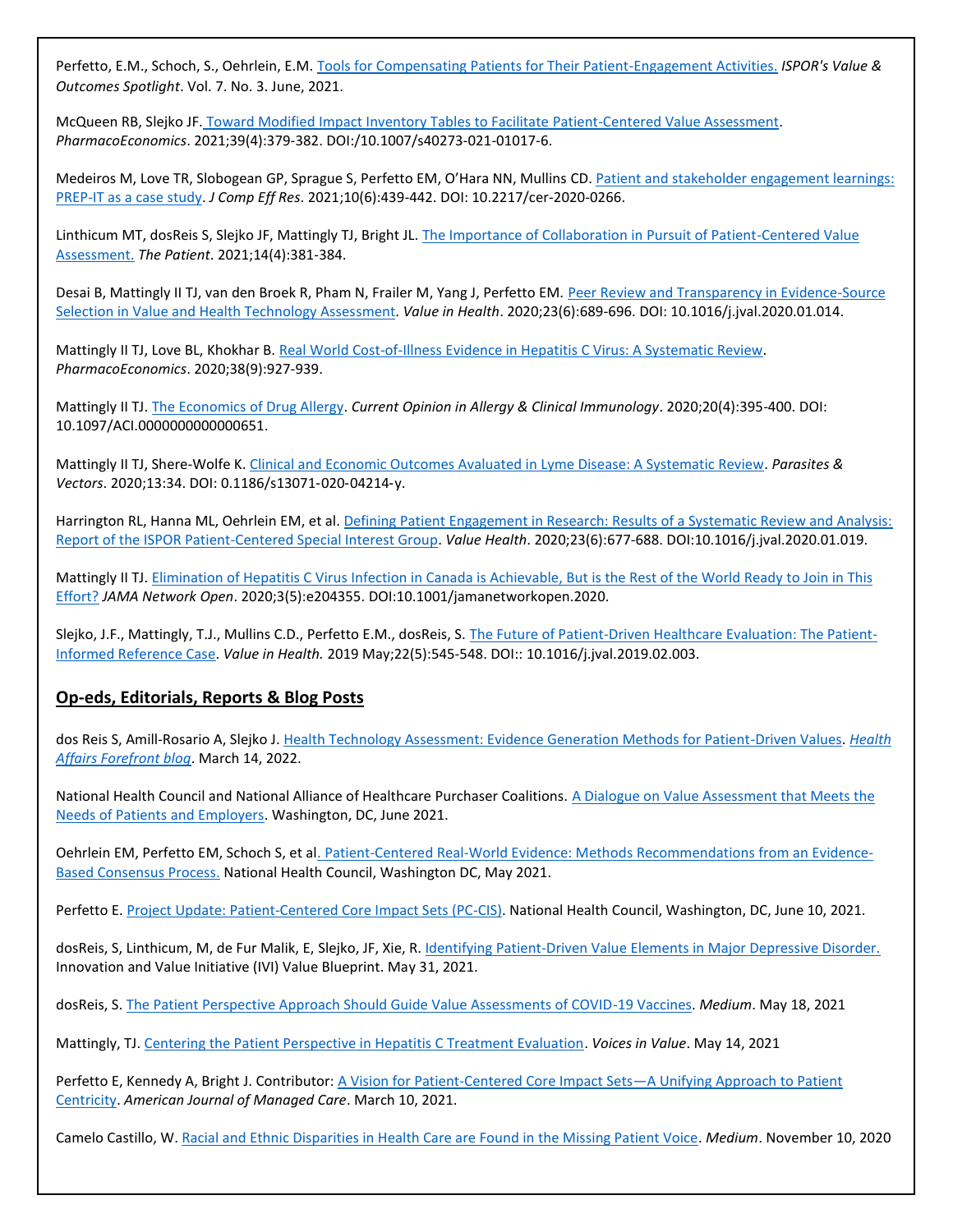Mattingly, TJ, McQueen RB[. Using PCORI to Advance Patient-Centered Values.](https://www.fiercehealthcare.com/hospitals-health-systems/industry-voices-we-need-to-move-from-patient-centered-outcomes-to-patient) *Fierce Healthcare*. November 6, 2019

dosReis, S. [Making the Patient Voice Matter In Value Assessment.](https://www.managedcaremag.com/archives/2019/9/making-patient-voice-matter-value-assessment) *Managed Care Magazine*. September 3, 2019.

Mattingly, TJ, Slejko, JF, Perfetto, EM, dosReis, S. Putting Our Guard Down: Engaging Multiple Stakeholders to Define Value in [Healthcare.](https://www.healthaffairs.org/do/10.1377/hblog20190125.84658/full/) *Health Affairs Blog*. January 28, 2019.

#### **Conference Presentations**

*Podium Presentations:*

dosReis S, Amill-Rosario A, Ali C, Elonge E, Xie R, Chapman R , Slejko JF. A Discrete Choice Experiment of Patient-Informed Preferences for Major Depressive Disorder Treatment. On-Demand Podium Session (P55 abstract) ISPOR 2022. May 10, 2022.

dosReis, S., Bozzi, L., Butler, B., Xie, R.Z., Chapman, R.H., Bright, J., Malik, E., Slejko, J.F. Patient-Informed Value Elements Influencing Preferences for the Treatment of Major Depressive Disorder Among Adults. Society for Medical Decision Making (SMDM) Virtual Annual Meeting. October 18, 2021.

Perfetto EM. Considering the Full Range of Outcomes in PCORI-Funded Research. PCORI Virtual Annual Meeting. October 4, 2021.

Hong YD, Zhang C, Slejko JF, dosReis S. Eliciting Value Elements for a Patient-Driven Value Assessment. *Value in Health*. May 2019;22(Suppl. 2):S37.

*Poster Presentations:*

Ali C, Mattingly TJ 2nd, Slejko JF, dosReis S. Informing a Conceptual Framework for a Patient-Centered Value Assessment of Emerging Therapies for Mild/Moderate COVID-19. (PCR80 abstract) ISPOR 2022. May 17, 2022.

Amill-Rosario A, Jegede A, Slejko JF, dosReis S. Patient-Informed Value Assessment of Telehealth Care Services: Conceptualization to Implementation. (MT15 abstract). ISPOR 2022. May 17, 2022.

Nasroodin S, Nguyen K, Namvar T, Xie R, Chapman R, Slejko JF, dosReis S. Evidence for a Patient-Informed Approach to Value Assessment of Major Depressive Disorder Treatments. (PCR65 abstract) ISPOR 2022. May 16, 2022.

Pathan U, Oh J, dosReis S, Slejko JF. Patient-Provider Communication and Health-Related Quality of Life Among Individuals with Chronic Obstructive Pulmonary Disease in the US. (PCR68 abstract) ISPOR 2022. May 16, 2022.

dosReis S, Xie R, Regnante J, Neslusan C, Malik E, Bright J. Strategies to Include Underrepresented Patient Populations in Patient-Centered Research. Virtual ISPOR Europe 2021. Dec. 2, 2021.

Slejko JF, Mattingly TJ, Wilson A, Xie RZ, Chapman RH, dosReis S. Identification of Model Attributes for Patient-Centered Value Assessment of Treatments for Major Depressive Disorder (MDD). Society for Medical Decision Making (SMDM) Virtual Annual Meeting. October 20, 2021.

Slejko JF, Hong YD, Bozzi L, dosReis S. Eliciting Patient Informed Value Elements for Economic Evaluation of COPD Treatment. Respiratory Effectiveness Group (REG) Virtual Summit. March 18-20, 2021

Slejko JF, Hong YD, Bozzi LM, dosReis S. A Patient-Informed Approach to Develop a Discrete Choice Experiment for COPD Treatment. Virtual ISPOR 2020. May 18-22, 2020. *Value in Health*. 2020;23:S360.

Slejko JF, Gray C, Hong YD, Rueda JD, Zhang C, dosReis S. Aligning COPD Outcomes with Patient-Informed Value Element Domains for Use in Economic Evaluations. *Value in Health.* 2019;22(Suppl. 2):S351.

Gray C, Slejko JF. Identifying COPD Patient-Informed Value Elements in Economic Evaluations: A Systematic Review. *Value in Health*. 2019;22(Suppl. 2):S361.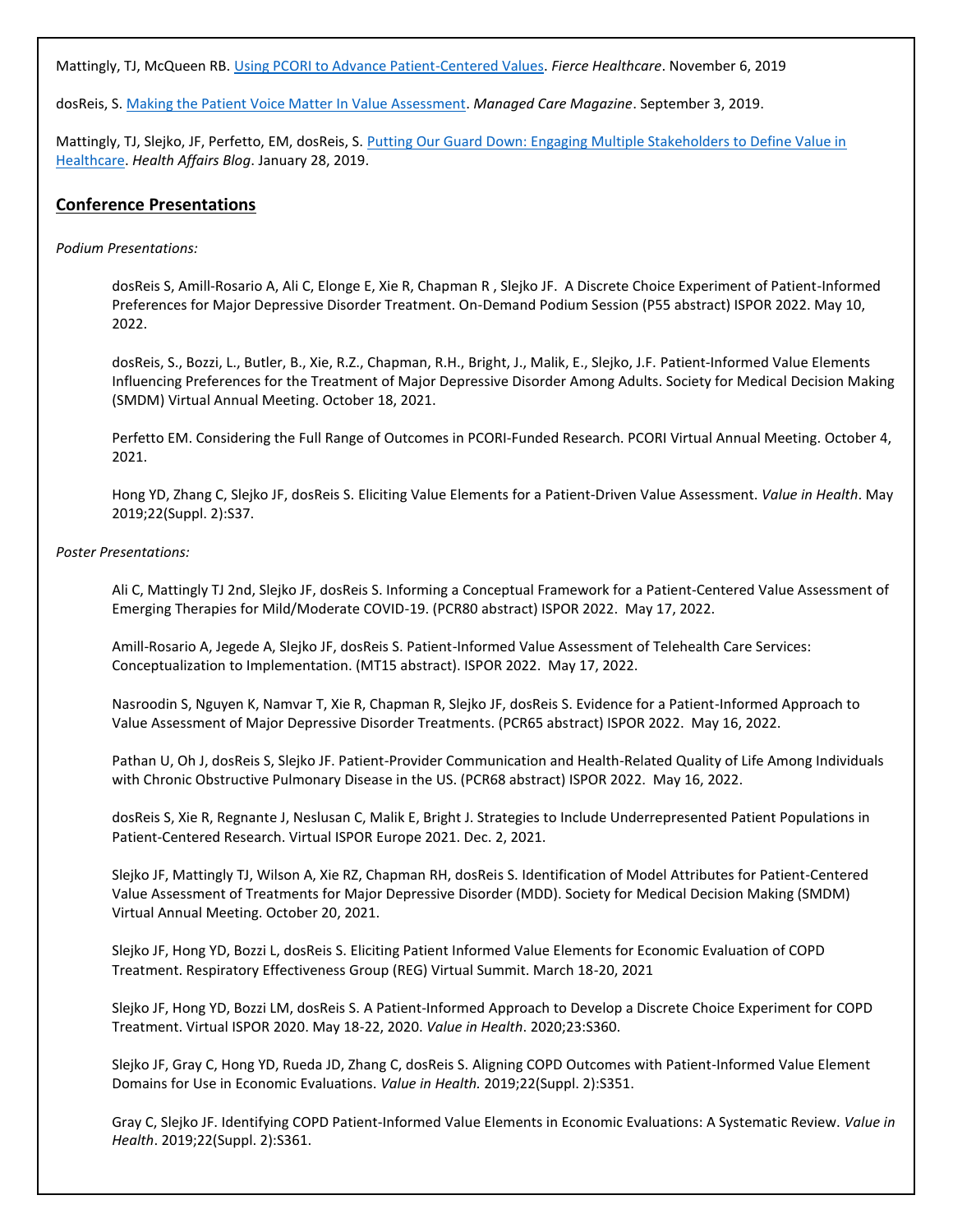*Workshops/Issue Panels:*

Grabner, M, dosReis S, Gangan N. Best Practices for Causal Study Designs Using Real-World Data. [\(Workshop 18\)](https://www.ispor.org/heor-resources/presentations-database/presentation/intl2022-3442/13626) ISPOR 2022. May 17, 2022.

Chapman R, Kou TD, Oehrlein E, Trusheim M. How Can a Robust Real-World Data Infrastructure Advance a More Patient-Centered Approach to Drug Development and Value Assessment? [\(IP4\)](https://www.ispor.org/heor-resources/presentations-database/presentation/intl2022-3447/13888) ISPOR 2022. May 16, 2022.

Oehrlein, E, Burcu M, Mahendraratnam Lederer N, Rivera D. Getting Real with Real World Evidence for Regulatory Decision Making: Where Are We Going? [\(OB7\)](https://www.ispor.org/heor-resources/presentations-database/presentation/intl2022-3435/13876). ISPOR 2022. May 17, 2022.

dosReis S, Slejko J, Chapman R, Frank L. [Novel Approaches to Identify and Quantify Patient Input for Health Technology](https://www.ispor.org/docs/default-source/euro2021/europe21chapman.pdf?sfvrsn=94e3110c_0)  [Assessment \(HTA\)](https://www.ispor.org/docs/default-source/euro2021/europe21chapman.pdf?sfvrsn=94e3110c_0) Virtual ISPOR Europe 2021. December 2, 2021.

Introduction to Patient Engagement in Medical Product Research. Martin Nguyen A, McBurney R, Oehrlein EM, Schrandt S, ISPOR Short Course. October 20-21, 2021.

RWE Perspectives: Diversity in Data, Devices and Patient Populations. Siami S, Aguel F, Oehrlein E, Peiris V, Salama M, NEST RWE*<sup>2</sup> .* September 21, 2021.

Putting Patients At The Heart: Resources and Good Practice For Patient Involvement in HTA. Oehrlein E, HTAi Annual Meeting*.* June 20, 2021.

Patient Participation At The Organizational Level in HTA. Discussion Leaders: Berglas S, Livingstone H, Oehrlein E, Coombs M, Nabarette H, HTAi Annual Meeting*.* June 20, 2021.

Measuring Relative Value: Advancing Patient-Centered Methods in Value Assessment. Kamal-Bahl S, McQueen B, Slejko JF, Neumann PJ, Academy Health Annual Research Meeting. June 16, 2021.

Addressing Health Inequity in The U.S.: How Can Value Assessment (VA) Contribute to More Equitable Healthcare Resource Allocation? Discussion Leaders:  dosReis S, Garrison LP, Kowal S, Xie R, Virtual ISPOR 2021 (Pre-Release/On-Demand).

Advancing Employer Engagement on Value Assessment. Oehrlein EM, Rehayem M, Westrich K, Bright J, Virtual ISPOR 2021.

Qualitative and Quantitative Applications of Incorporating the Patient Voice into Value Assessments. Oehrlein EM, McQueen R, Whittington M, Slejko J, Virtual ISPOR 2021 Workshop.

An Analytic Approach to Incorporating Patient Preferences into Value Elements for Economic Evaluation. dosReis S, Slejko JF, Lakdawalla DN, Willke RJ. ISPOR 2019 Workshop.

#### **Invited Seminars and Webinars**

dosReis S (Panel). Community Congress Access Sub-Group on Use of Value Assessments and Implementation of Value Based/Alternative Payment Arrangements in Cell & Gene Therapies. [EveryLife Foundation.](https://everylifefoundation.org/) March 15, 2022.

Amill-Rosario A, Butler B, Caicedo J, Dexter J. [Digital Health & Health Equity.](https://www.youtube.com/watch?v=aFKkrArrdPk) [NHC/PAVE Digital Health Webinar Series.](https://www.pharmacy.umaryland.edu/centers/patient-driven-values-healthcare-evaluation-pave/education-dissemination/) February 25, 2022.

Camelo W, Dobes A. [mHealth & Examples of Patient Community Engagement.](https://www.youtube.com/watch?v=dUaigEjfZmc) [NHC/PAVE Digital Health Webinar Series.](https://www.pharmacy.umaryland.edu/centers/patient-driven-values-healthcare-evaluation-pave/education-dissemination/) February 18, 2022.

Coder M, Clay I[. mHealth, Digital Health, Digital Therapeutics: Terminology & Current Landscape Webinar.](https://www.youtube.com/watch?v=kiIZsZh5dxM) [NHC/PAVE Digital Health](https://www.pharmacy.umaryland.edu/centers/patient-driven-values-healthcare-evaluation-pave/education-dissemination/)  [Webinar Series.](https://www.pharmacy.umaryland.edu/centers/patient-driven-values-healthcare-evaluation-pave/education-dissemination/) February 11, 2022.

Mattingly TJ 2<sup>nd</sup>, et al. Expert Perspective panel in Value Assessment. Arthritis Healthcare Forum The Arthritis Foundation [®.](https://www.arthritis.org/about-us) December 7, 2021.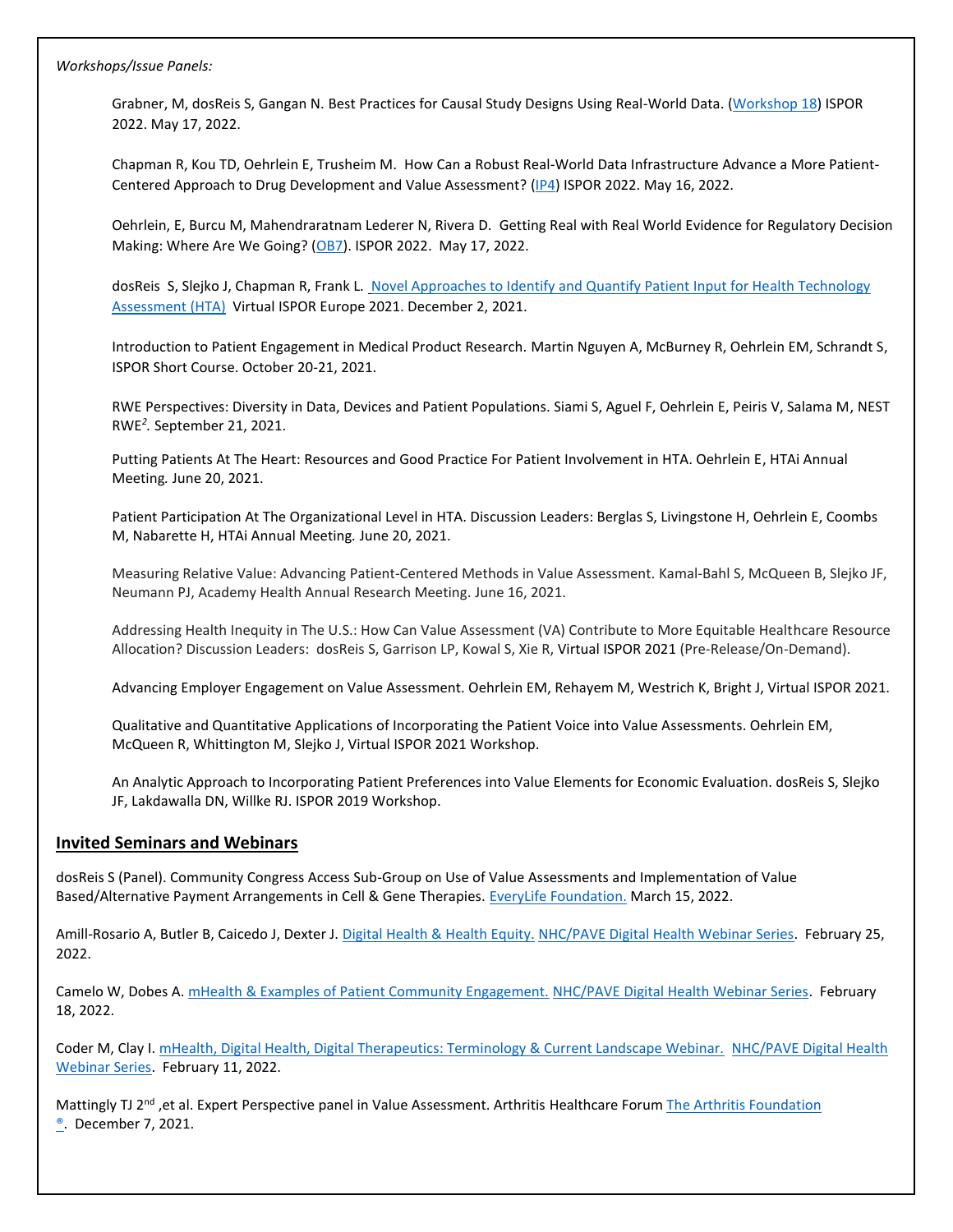Julia Slejko, PhD (PAVE), R. Brett McQueen, PhD (pValue), Peter Neumann, ScD (CEVA), Jennifer Bright, MPA (IVI), Annie Kennedy (EveryLife Foundation for Rare Diseases), LaTasha H. Lee, PhD, MPH (National Minority Quality Forum), Kenneth "Kenny" Mendez (Asthma and Allergy Foundation of America). 

"*Spotlight on Current and Emerging Approaches and Methods to Enhance Patient-Centricity and Inclusive Patient Engagement in Value Assessment*." 

PhRMA Foundation webinar series on Advancing Patient-Centered Outcomes and Impacts in Value Assessment.  November 12, 2021.

Susan dosReis, Julia Slejko, Alejandro Amill-Rosario.

"Emerging Health Technology Assessment Methods and Evidence Generation on Patient-Driven Values in Healthcare Services". Enhancing Health Care Value Through Data, Measurement and Evaluation of Services and Procedures. Research Consortium for Health Care Value Assessment. November 3, 2021

Eleanor Perfetto, PhD (PAVE/NHC) "*Value Based Care: Look Ahead Roundtable*" Virtual presentation, Cancer Support Community. October 14, 2021.

Elisabeth Oehrlein, PhD (PAVE/NHC), Lori Frank, PhD (RAND Corporation), Louis P. Garrison, Jr., PhD (University of Washington), Charlene Son Rigby (RARE-X), Bari Talente (National Multiple Sclerosis Society), Sean Tunis, MD, MSc (Rubix Health), Ashley Valentine, MRes, MPH (Sick Cells).

"*History and Current Landscape of Patient-Centricity and Patient-Centered Outcomes/Impacts in Value Assessment*" PhRMA Foundation webinar series on Advancing Patient-Centered Outcomes and Impacts in Value Assessment. September 17, 2021.

Julia Slejko, PhD (PAVE)  '*Patient-Centered Value Assessment'* Virtual Seminar*,* University of Oxford Health Economics Research Centre (HERC). September 15, 2021

Elisabeth Oehrlein, PhD (PAVE/NHC) BIO Patient Advocacy Coffee Chat on Value Assessment. September 8, 2021.

Eleanor Perfetto, PhD (PAVE/NHC), Elisabeth Oehrlein, PhD (PAVE/NHC) "*What Are Patient-Centered Outcomes and Why Aren't All Health Outcomes Considered "Patient Centered?""* National Health Council. August 11, 2021.

Rachele Hendricks-Sturrup, DHSc (Duke-Margolis Center for Health Policy), Elisabeth Oehrlein, PhD (PAVE/NHC) , Mehmet Burcu, PhD (Merck & Co.). "*Patient-Centered Real-World Evidence: Consensus Recommendations & Use Cases*" National Health Council. July 30, 2021.

Julia Slejko, PhD (PAVE)  "*Eliciting, Prioritizing and Quantifying Value Elements for COPD*" Virtual Seminar*,* University of Illinois Chicago Population Health Sciences Program and Breathe Chicago Center. June 17, 2021.

Susan dosReis, PhD (PAVE), Jennifer Bright, MPA (IVI), Yvette Venable (ICER). Value Assessment and Women. Society for Women's Health Research. Virtual Policy Council Meeting. June 3, 2020.

Susan dosReis, PhD (PAVE), George Miller, PhD (RC-HCVA), Jon Campbell, PhD (pValue), Peter Neumann, ScD (CEVA) Moderator: Sachin Kamal-Bahl, PhD (COVIA Health Solutions) "*Grant Recipients Highlight New Approaches to Value Assessment*"